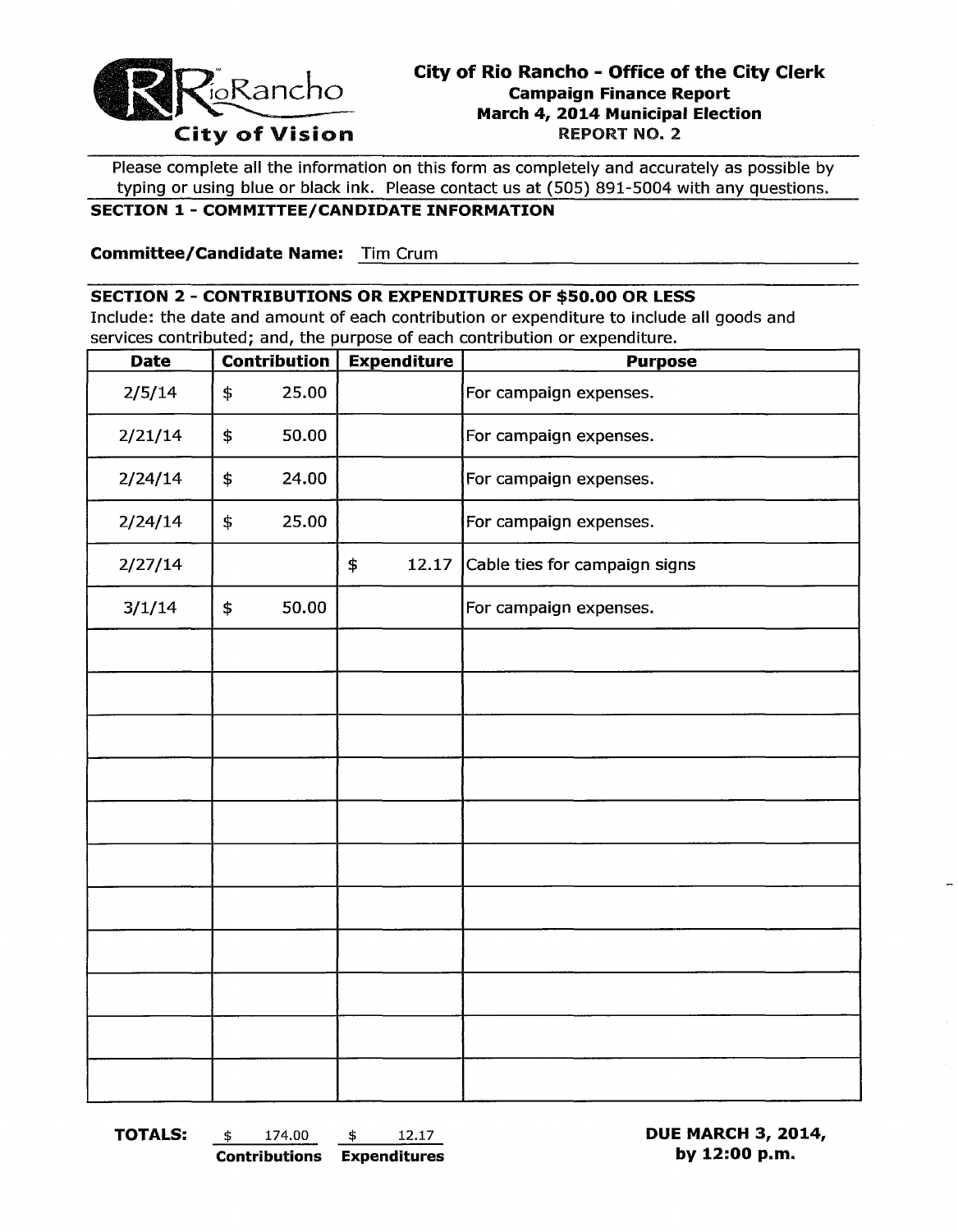## **CITY OF RIO RANCHO - CAMPAIGN FINANCE REPORT NO. 2**

## **PAGE 2 - Committee Name:**

**SECTION 3 - CONTRIBUTIONS OR EXPENDITURES OF MORE THAN \$50.00 (Cumulative)**  Include: the name and address of the person or entity from whom any cumulative contribution or expenditure of more than \$50.00 was received or made; the date and amount of each contribution or expenditure to include all goods and services contributed; and, the purpose of each contribution or expenditure.

| <b>Date</b>      |                                       | Contribution Expenditure | <b>Name/Address</b>                                                       | <b>Purpose</b>                                          |
|------------------|---------------------------------------|--------------------------|---------------------------------------------------------------------------|---------------------------------------------------------|
| 2/5/14           | \$300.00                              |                          | <b>Nikolaus Filip</b><br>5009<br>Pickford Way<br>Culver<br>City, CA 90230 | For campaign expenses.                                  |
| 2/7/14           | \$200.00                              |                          | Scott Mansfield<br>1502<br>Sara Rd. SE<br>Rio<br>Rancho, NM 87124         | For campaign expenses.                                  |
| 2/17/14          |                                       | \$270.00                 | 1873<br>Sign Depot<br>E. Colonial Dr.<br>Orlando, FL<br>32803             | Purchased 50 campaign signs and<br>stakes.              |
| 2/17/14          |                                       | \$116.49                 | 3805<br>Lowes Home Center<br>Northern Blvd. NE<br>Rio<br>Rancho, NM 87124 | Purchased 50 steel bars to reinforce<br>campaign signs. |
| 2/21/14 \$100.00 |                                       |                          | Cabezon Dental<br>2401A<br>Cabezon Blvd. SE Rio Rancho,<br>NM 87124       | For campaign expenses.                                  |
| 2/27/14          |                                       | \$268.59                 | Owen Graphics<br>876<br>Thunder Rd. SE<br>Rio<br>Rancho, NM 87124         | Purchased 2500 two sided color door<br>hangers.         |
|                  |                                       |                          |                                                                           |                                                         |
|                  |                                       |                          |                                                                           |                                                         |
|                  |                                       |                          |                                                                           |                                                         |
|                  |                                       |                          |                                                                           |                                                         |
|                  |                                       |                          |                                                                           |                                                         |
|                  |                                       |                          |                                                                           |                                                         |
|                  |                                       |                          |                                                                           |                                                         |
|                  |                                       |                          |                                                                           |                                                         |
|                  |                                       |                          |                                                                           |                                                         |
|                  |                                       |                          |                                                                           |                                                         |
|                  |                                       |                          |                                                                           |                                                         |
|                  |                                       |                          |                                                                           |                                                         |
|                  |                                       |                          |                                                                           |                                                         |
|                  |                                       |                          |                                                                           |                                                         |
|                  |                                       |                          |                                                                           |                                                         |
| <b>TOTALS:</b>   | $\frac{4}{5}$<br><b>Contributions</b> | 600.00<br>\$             | 655.08<br><b>Expenditures</b>                                             | <b>DUE MARCH 3, 2014,</b><br>by 12:00 p.m.              |